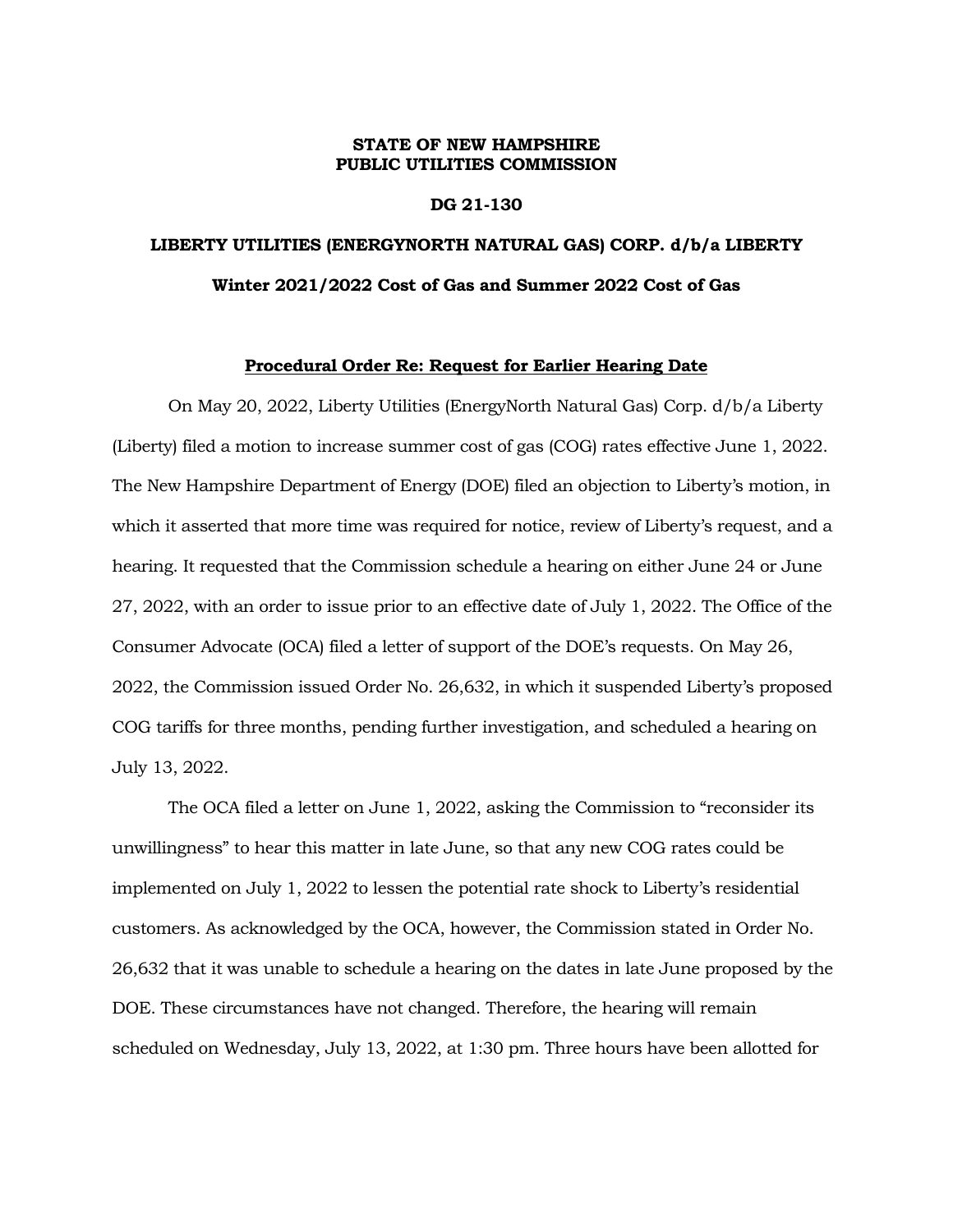DG 21-130 June 15, 2022 Page 2

this hearing, which will be conducted in accordance with the hearing guidelines issued on

May 26, 2022.

So ordered, this fifteenth day of June, 2022.

 $S$ NIEU  $C$  Garier

Daniel C. Goldner Presiding Officer Chairman